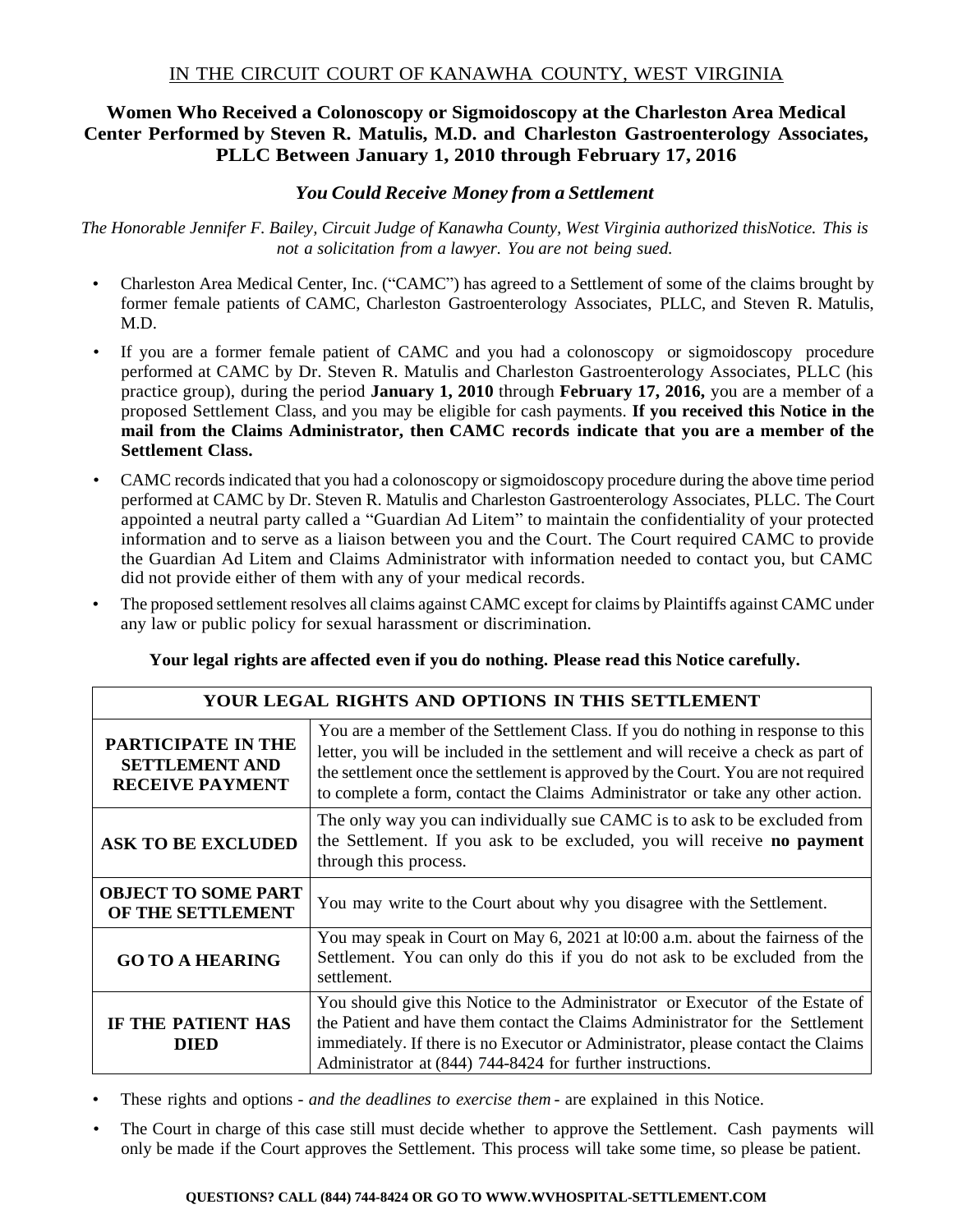## **l. Why did** I **receive this notice?**

### **BASIC INFORMATION**

The Court in charge of this case authorized this Notice because you have a right to know about the proposed Settlement of some of the claims made against CAMC in this lawsuit and your options before the Court decides to give "final approval" to this Settlement. This Notice explains the Settlement, and it explains your legal rights.

The Honorable Jennifer F. Bailey, Judge of the Circuit Court of Kanawha County, West Virginia, is overseeing this case. This case is known as *A.H, et al. v. Matulis, et al.,*No. I 8-C-176.

The people who sued are called the "Plaintiffs." Charleston Area Medical Center, Inc., Charleston Gastroenterology Associates, PLLC, a professional group of doctors which Dr. Matulis was a part of, and Steven R. Matulis, M.D. are the "Defendants."

## **Because your right to pursue claims against CAMC may be affected by the Settlement, you should carefully read this Notice.**

# **2. What is this lawsuit about?**

- (a) The Plaintiffs claim that the Defendants, including CAMC, violated various duties, laws, and public policies regarding female patients who had colonoscopy and sigmoidoscopy procedures performed by Dr. Steven R. Matulis, M.D. and Charleston Gastroenterology Associates, PLLC, his practice group, at CAMC's hospital in Charleston, Kanawha County, West Virginia between January l, 2010 and February 17, 2016.
- (b) The Defendants, including CAMC, deny that they have done anything wrong. The Court has not yet ruled on the merits of any of Plaintiffs' claims.
- (c) The settlement that is the subject of this Notice (see Question 6 below) will only pertain to certain claims made by the Plaintiffs against CAMC. It does not apply to Plaintiffs' claims against the other Defendants.

#### **3. What is a class action, and why is this case a class action?**

In a class action, one or more persons (called "Class Representatives") sue on behalf of others with similar claims. In this case, there are two Class Representatives. All of the people with similar claims are called "Class Members." When a class action is settled, it resolves the Class Representatives' and the Class Members' claims, except the claims of those who exclude themselves. The Court has preliminarily ordered that this case may proceed as a class action.

#### **4. Why is there a Settlement?**

The Class Representatives and their attorneys believe that the proposed Settlement with CAMC is, under all the circumstances, fair and in the best interest of all Class Members. By settling this part of the case against CAMC, the parties avoid some uncertainties, costs, and risks associated with trial and delay in distributing money obtained from the Settlement to Class Members.

#### **5. Who is included in the Settlement?**

### **WHO IS IN THE SETTLEMENT?**

You are a member of a proposed Settlement Class, and you may be eligible for cash payments if:

• You are a former female patient of CAMC, and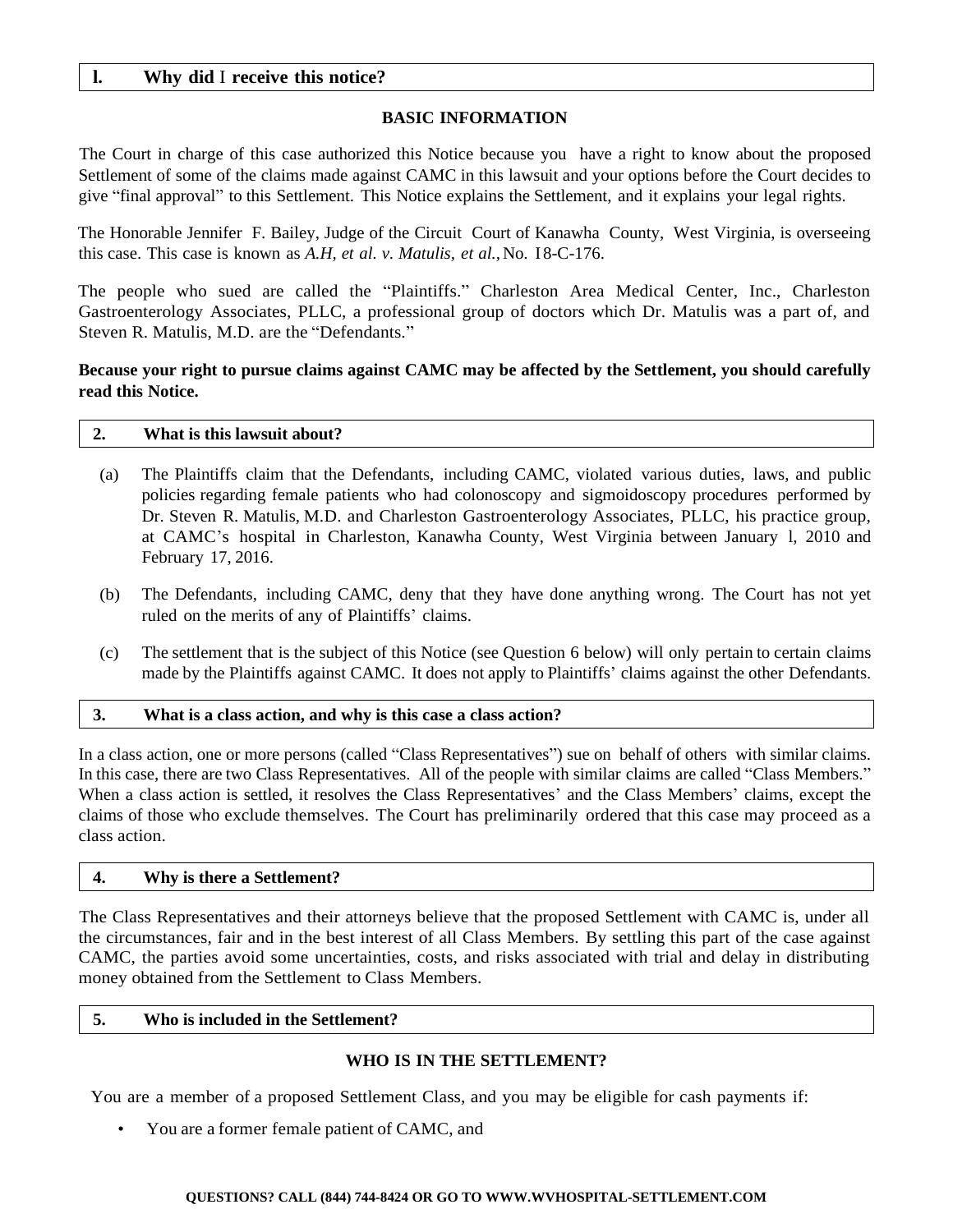- You had a colonoscopy or sigmoidoscopy procedure performed at CAMC by Dr. Steven R. Matulis and Charleston Gastroenterology Associates, PLLC (his practice group), and
- The colonoscopy or sigmoidoscopy was performed between **January 1, 2010** and **February 17, 2016.**

CAMC's records reflect that the person to whom this Notice is directed falls within the Settlement Class.

### **6. What are the terms of the Settlement?**

### **THE SETTLEMENT BENEFITS**

CAMC has agreed to pay \$23.1 million to settle Plaintiffs' claims against CAMC except for claims by made by Plaintiffs against CAMC under any law or public policy for sexual harassment or discrimination, including claims for Sexual Harassment in Violation of the West Virginia Human Rights Act, Sexual Harassment in violation of the West Virginia Common Law, and Statutory Negligence Claims under W. Va. Code 55-7-9 as pled in Counts V, VI, and VII of the Second Amended Complaint in the lawsuit called *A.H., et al. v. Steven R. Matulis, M.D.* (No. 18-C-176) that is currently filed in the Circuit Court of Kanawha County, West Virginia. After deduction of attorneys' fees and expenses, payments to Class Representatives (see Question 19), as approved by the Court, and a 1% fee required to be paid to the West Virginia Patient Injury Fund from medical malpractice claims, the Net Settlement Funds will be available for equal distribution to members of the Settlement Class that qualify.

In addition, CAMC has agreed to pay all costs associated with the administration of the Settlement. This includes the costs of the Claims Administrator and the Guardian Ad Litem. The Claims Administrator and Guardian Ad Litem will be responsible for administering the Net Settlement Funds and distributing cash payments to eligible Class Members.

The Plaintiffs have also agreed to limit their future recovery, if any, from CAMC for their remaining claims related to sexual harassment or discrimination to an aggregate amount equal to the maximum amount of CAMC's insurance coverage available for such claims. The availability and the exact amount of CAMC's insurance coverage for such claims is currently in dispute and is subject to future rulings by the Court. The most such insurance could ever be is \$30 million. However, there is no guarantee that the Court will determine that any insurance coverage will be available for the sexual harassment and discrimination claims. If there is no insurance coverage for such claims, then your total recovery against CAMC in this lawsuit will be limited to your share of the current \$23.1 million settlement. By participating in the current \$23.1 million settlement, you are also agreeing to limit any additional future recovery against CAMC in this lawsuit to a share (to be determined by the Court) of the insurance limits discussed above as to the sexual harassment and discrimination claims.

More details about the Settlement can be found in the Term Sheet, available by calling (844) 744-8424.

### **7. How much will my payment be?**

The initial settlement payment to each Class Member is likely to equal or exceed \$5,000; however the exact amount you could receive cannot be determined at this time. The exact cash payment will depend on:

- The number of Class Members who request to be excluded from the settlement;
- The number of Class Members who fail to cash checks mailed to them as part of the settlement process; and
- The amount of attorney fees, expenses, and any service awards to Class Representatives which may be approved by the Court.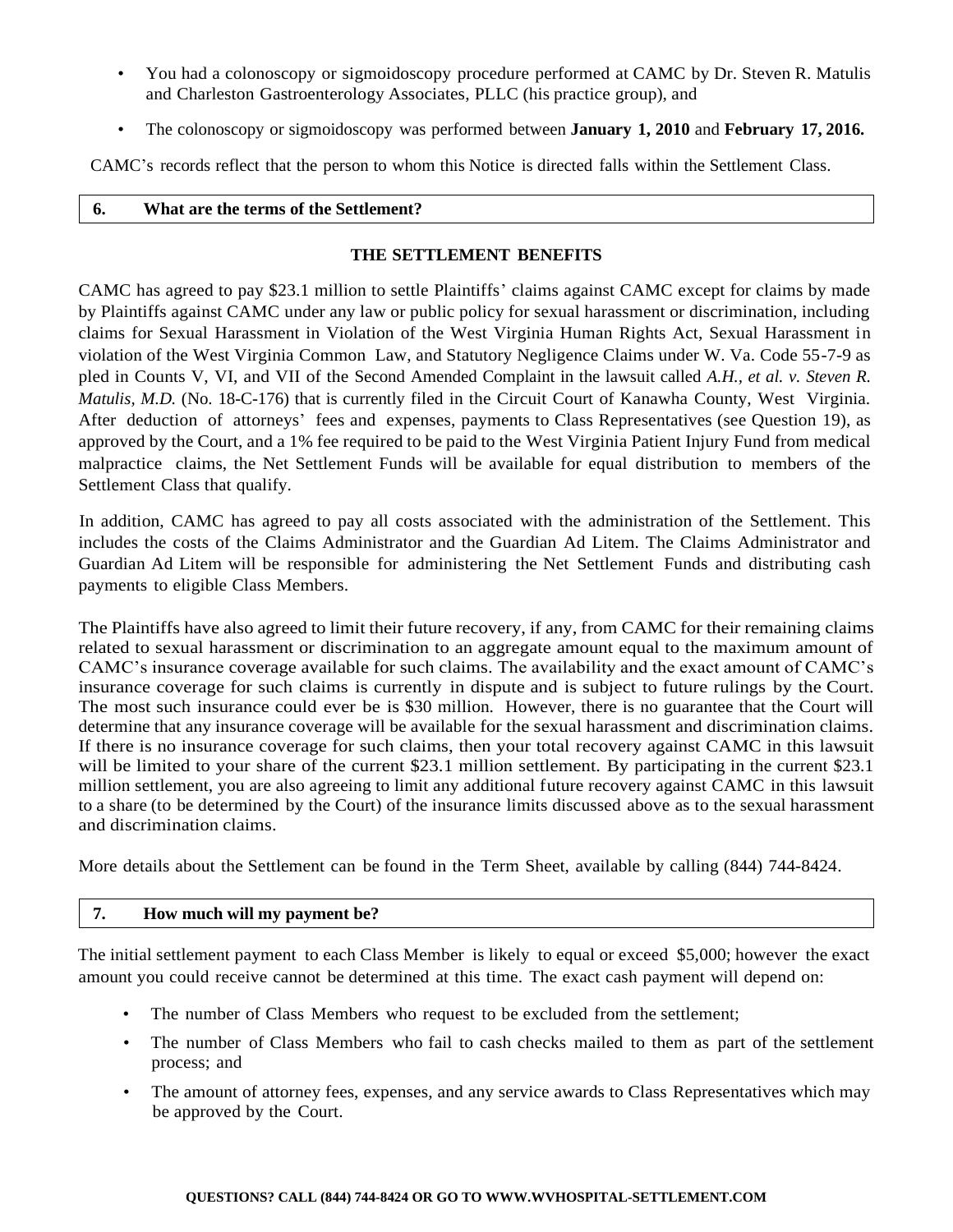The Net Settlement Fund will be distributed to Class Members upon Court approval of the settlement. There are approximately 2,500 Class Members. Each Class Member who does not request to be excluded from the settlement and accepts the payment issued will receive an equal share of the Net Settlement Fund. In an effort to simplify the process, the Court has ordered that you do not need to complete a claim form or other paperwork to receive your share of the Net Settlement Fund.

Cash payments will be distributed after the Court holds a Final Fairness Hearing (see Question 15), grants final approval of the Settlement, and resolves any appeals.

Any unclaimed funds shall be distributed pursuant to the approval of the Court and consistent with the law and the Court's discretion.

## **8. What about my personal health information and medical records?**

The Court has approved and appointed a Claims Administrator and Guardian Ad Litem to protect the confidentiality of your protected information and oversee the administration of the claims. Upon order of the Court, CAMC confidentially provided certain contact information (name, address, date of birth, and, if necessary, the last four digits of social security number) to the Guardian Ad Litem and Settlement Administrator so that they could mail you this Notice. No other information from your medical records has been disclosed by CAMC. Neither CAMC, the Claims Administrator nor the Guardian Ad Litem has provided or will provide any information about you to any person or entity other than the Court.

# **9. When will the remaining claims against CAMC and the other Defendants be settled?**

# **CONTINUING LITIGATION**

There is no set time when this litigation will be complete. The Plaintiffs will continue to litigate the sexual discrimination and harassment claims against CAMC. The Plaintiffs will also continue to litigate all claims against Steven R. Matulis, M.D., and Charleston Gastroenterology Associates, PLLC. There is no guarantee that the Plaintiffs will win any money or other benefits or that any of the parties will agree to a settlement.

There is no settlement at this time with Steven R. Matulis, M.D. nor Charleston Gastroenterology Associates, PLLC, and they also remain Defendants in this case, along with CAMC.

You will receive further notice of this litigation if additional Settlement(s) are achieved.

### **10. What happens if I remain in the Settlement Class?**

### **REMAINING IN THE SETTLEMENT CLASS**

If the Settlement becomes final, you will give up your right to sue CAMC on your own for the claims being resolved by this Settlement unless you exclude yourself from the Settlement Class. You also will be bound by any decisions of the Court.

In return for paying the Settlement amount, CAMC will be released from the claims being resolved by this Settlement. If you have any questions concerning the settlement, you can talk to the Claims Administrator or law firms listed in Question 12 of this Notice for free, or you can, of course, talk to your own lawyer about what this means.

### **11. What if I do not want to be part of the Settlement?**

# **EXCLUDING YOURSELF FROM THE SETTLEMENT**

If you don't want benefits from this settlement, but you want to keep the right to sue CAMC on your own about all the legal issues in this case, then you must take steps to get out of the Settlement. This is called excluding yourself- or it is sometimes referred to as "opting out" of the Settlement.

### **QUESTIONS? CALL (844) 744-8424 OR GO TO WWW.WVHOSPITAL-SETTLEMENT.COM**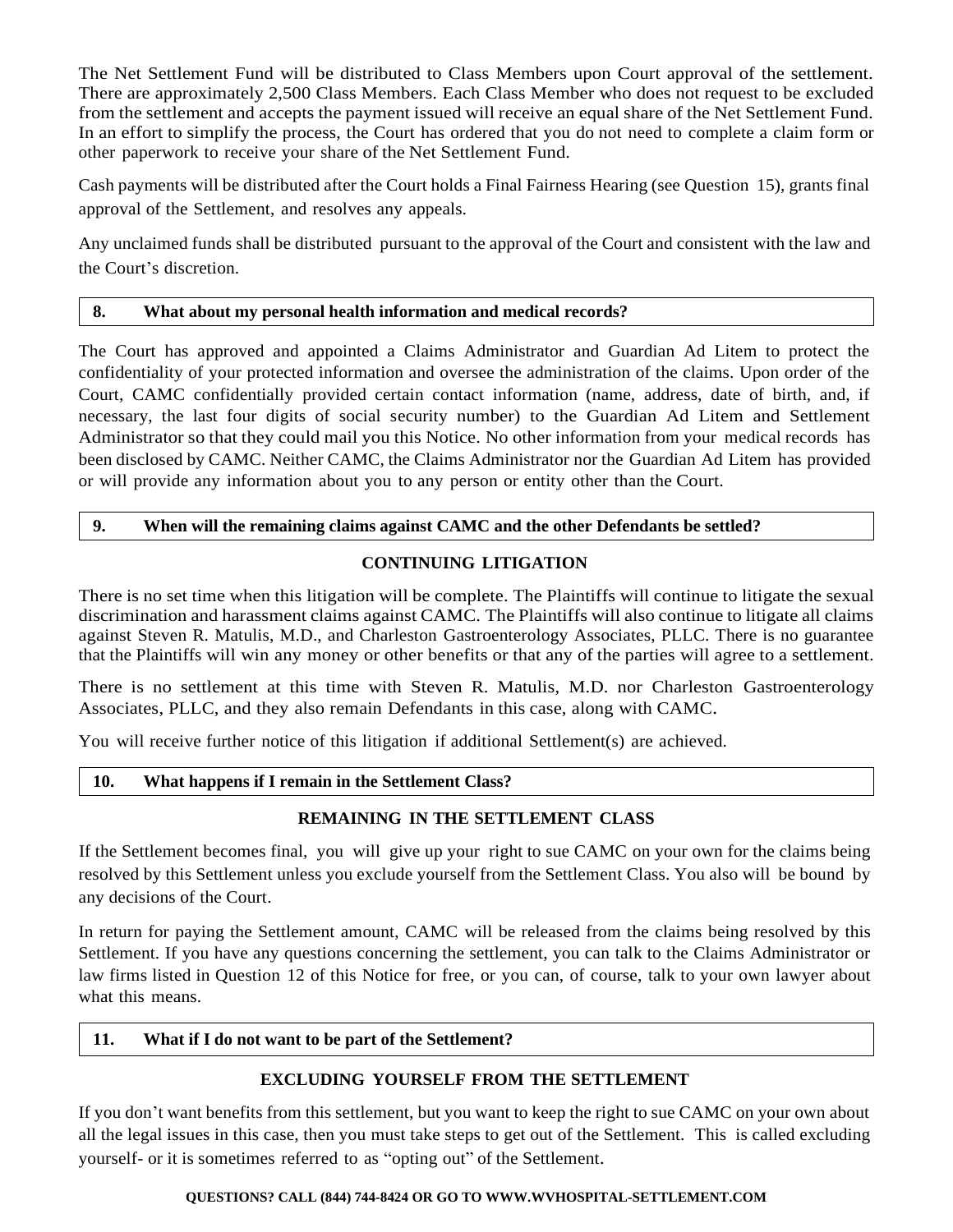To exclude yourself from the Settlement and receive no Settlement payment, you must send a signed Request for Exclusion by mail stating: (a) your name, address, and telephone number and (b) a statement that you wish to be excluded from the Settlement Class. Requests for Exclusion must be mailed to the following:

> Claims Administrator A.H. v. CAMC Class Settlement c/o ILYM Group, Inc. P.O. Box 2031 Tustin, CA 92781

### **Your request for exclusion must be postmarked no later than April 19, 2021.**

If you wish to individually sue CAMC, you should immediately consult an attorney since statutes of limitation could bar a claim if not filed promptly.

#### **12. How do I tell the Court that I do not like the Settlement?**

### **OBJECTING TO THE SETTLEMENT**

You can submit a written objection to the Settlement if you do not like some or all of it. The Court will consider your views. Your objection must include the following:

- The name of the case, *A.H., et al. v. Matulis, et al.,* No. 1 8-C-176,
- Your full name, address, telephone number, signature, and
- The specific reasons you are objecting, and any legal support or evidence you wish to use to support your objection.

You cannot both request exclusion from the Settlement Class by opting out *and* objecting to the Settlement. Only members of the Settlement Class may object to the Settlement.

Any comment or objection must be in writing, mailed to **all** of the addresses on the following chart:

| Court                                                                                                         | <b>Counsel for Settlement Class</b>                                                                                                                                      | <b>Counsel for CAMC</b>                                                                                                                                          |
|---------------------------------------------------------------------------------------------------------------|--------------------------------------------------------------------------------------------------------------------------------------------------------------------------|------------------------------------------------------------------------------------------------------------------------------------------------------------------|
| Honorable Jennifer F. Bailey<br>111 Court Street, 4 <sup>th</sup> Floor<br>Charleston, West Virginia<br>25301 | L. Dante diTrapano, Esquire<br>David H. Carriger, Esquire<br>Calwell Luce diTrapano, P.L.L.C.<br>Law and Arts Center West<br>500 Randolph Street<br>Charleston, WV 25302 | Lee Murray Hall, Esq.<br>Charlotte A. Hoffman Norris, Esq.<br>Sarah A. Walling, Esq.<br>Jenkins Fenstermaker, PLLC<br>P.O. Box 2688<br>Huntington, WV 25726-2688 |
|                                                                                                               | P. Rodney Jackson, Esq.<br>P. Rodney Jackson & Associates<br>401 Fifth Third Center<br>700 Virginia Street, Suite 400<br>Charleston, West Virginia 25301                 | Heather Heiskell Jones, Esq.<br>Joseph A. Ford, Esq.<br>Spilman, Thomas & Battle, PLLC<br>300 Kanawha Blvd., East<br>Charleston, WV 25301                        |
|                                                                                                               | Ben Salango, Esq.<br>Kristy Salango, Esq.<br>Preston & Salango, PLLC<br>P.O. Box 3084<br>Charleston, WV 25331                                                            |                                                                                                                                                                  |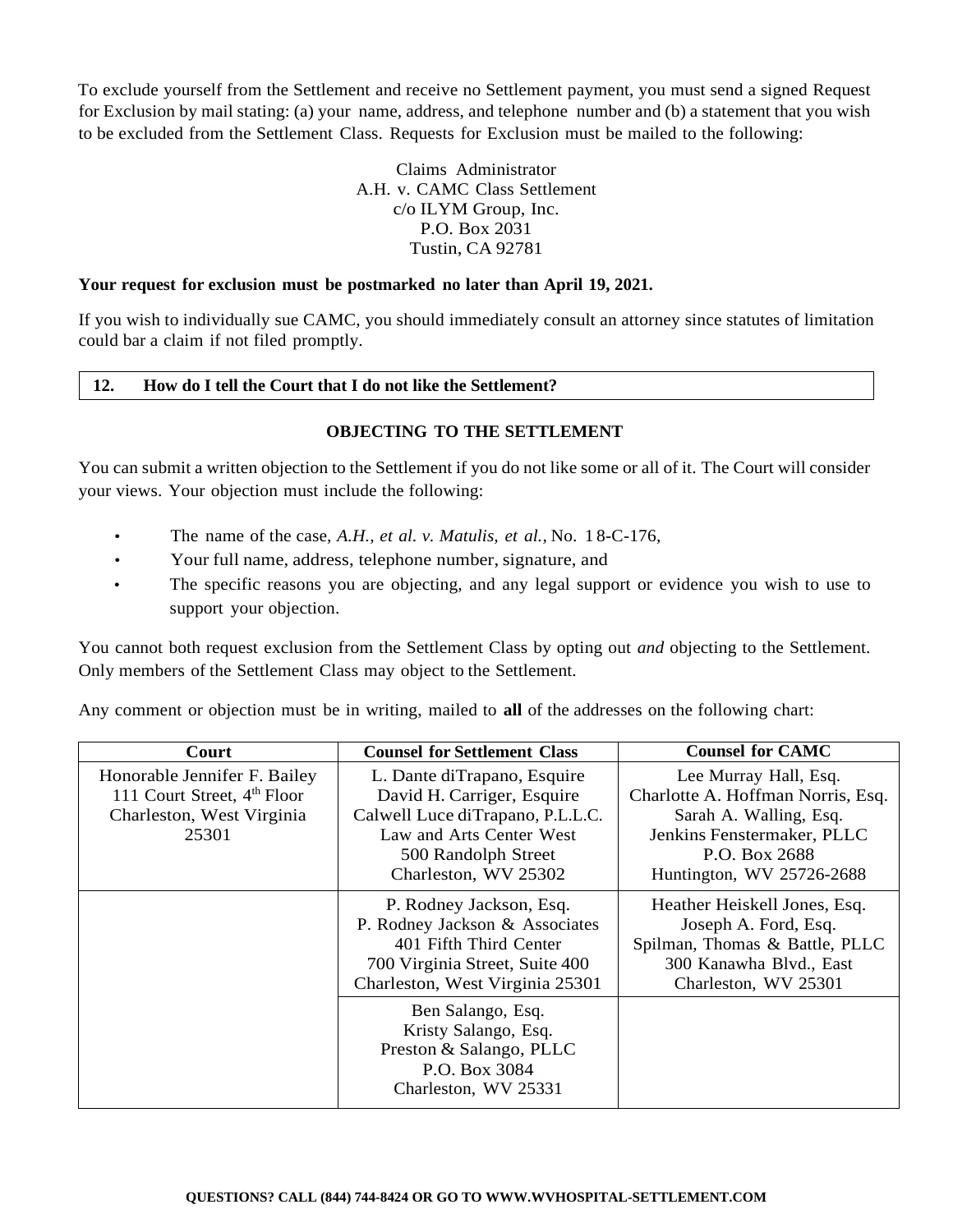|  | Marvin W. Masters, Esq.<br>The Masters Law Finn LC<br>181 Summers Street<br>Charleston, WV 25301                              |
|--|-------------------------------------------------------------------------------------------------------------------------------|
|  | Robert V. Berthold, Jr., Esq.<br><b>Berthold Law Firm PLLC</b><br>208 Capitol Street<br>P.O. Box 3508<br>Charleston, WV 25301 |
|  | Matthew Stonestreet, Esq.<br>The Giatras Law Firm, PLLC<br>118 Capitol St. #400<br>Charleston, WV 25301                       |

### **Your objection must be postmarked no later than April 23, 2021.**

### **13. What is the difference between objecting and asking to be excluded?**

Objecting is simply telling the Court that you do not like something about the Settlement. You can object if you stay in the Settlement Class. Excluding yourself is telling the Court that you do not want to be part of the Settlement Class. If you exclude yourself you cannot object to the Settlement because the case no longer affects you, and you will not get any benefits from the Settlement.

## **14. What if I do nothing?**

# **DO NOTHING**

Unless you exclude yourself from the Settlement Class, you will be bound by all Settlement terms and will receive a settlement payment, upon Court approval of the Settlement. If you do nothing, you will be a member of the Settlement Class. You will (a) be bound by Settlement; (b) you will not be able to sue CAMC in the future for the claims being resolved by this Settlement; and (c) your claims against CAMC will be limited to only the Settled Claims and Remaining Claims, as described in this Notice. (see Question 6).

### **15. When and where will the court decide whether to approve the Settlement?**

# **THE FINAL FAIRNESS HEARING**

The Court will hold a Final Fairness Hearing at 10:00 a.m. on May 6, 2021, at the Kanawha County Courthouse, 111 Court Street, 4<sup>th</sup> Floor, Charleston, West Virginia 25301. At this hearing, the Court will consider whether the Settlement is fair, reasonable, and adequate. If there are objections or comments, the Court will consider them at that time and may listen to people who have asked to speak at the hearing. The Court may also decide how much to pay Class Counsel. At or after the hearing, the Court will decide whether to approve the Settlement.

The hearing may be moved to a different date or time. If the hearing is moved, you will receive an additional notice from the Claims Administrator.

### **16. Do I need to attend the hearing?**

No. Class Counsel will answer any questions the Court may have. But you are welcome to attend at your expense. If you send an objection or comment, you do not have to come to Court to talk about it. As long as you mailed your complete and valid written objection on time, as described above in Question 12, the Court will consider it. You may also hire your own lawyer at your own expense to attend on your behalf, but you are not required to do so.

#### **QUESTIONS? CALL (844) 744-8424 OR GO TO WWW.WVHOSPITAL-SETTLEMENT.COM**